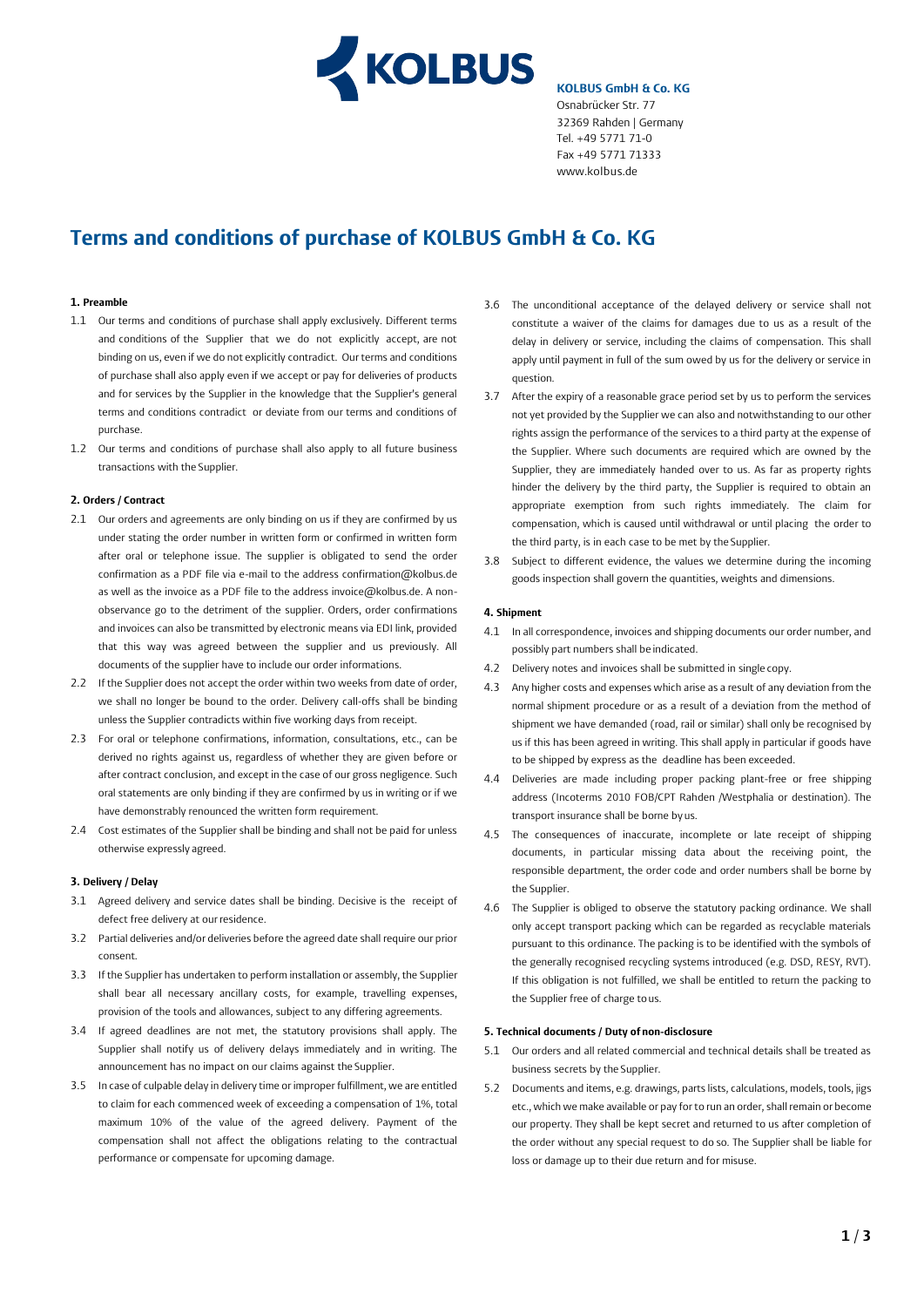

# **KOLBUS GmbH & Co. KG**

Osnabrücker Str. 77 32369 Rahden | Germany Tel. [+49 5771 71-0](http://www.kolbus.de/)  Fax +49 5771 71333 www.kolbus.de

- 5.3 The documents may only be used in the extend approved by us and without prior approval not be duplicated or disclosed to third parties. In the event that a transfer to sub-contractors is essential to run the order, the subcontractor is to impose the above confidentiality obligation.
- 5.4 The Supplier is entitled only with our written consent to note the business relations with us in his advertising.

# **6. Terms of payment**

- 6.1 The agreed prices are fixed prices and apply, unless otherwise agreed in the contract, carriage paid to place of performance, duty paid, packing included. The Incoterms shall also apply.
- 6.2 The payment period begins with delivery, at the earliest with the receipt of a proper invoice, but not before the agreed delivery date. Unless individual deviating contracts, payment is due within 14 days less 3% discount, without deduction within 30 days.
- 6.3 If the Supplier is in arrears with its services or we are due claims against the Supplier under the warranty, our payment obligations shall be deemed to be deferred in a reasonable amount. And we are still entitled to discount.
- 6.4 Without reminder letter we do not fall into default of payment. If we are in default of payment, you have the right to invoice the payment with interest on the base rate.
- 6.5 Exercising of the reservation of proprietary rights is possible only in case of prior withdrawal from the contract.
- 6.6 Part payments agreed shall become due at the earliest when they are called off.

#### **7. Goods delivered**

- 7.1 The goods delivered shall be suitable for the intended purpose and must meet the latest state of art.
- 7.2 At the time of delivery or acceptance the goods delivered must meet the applicable statutory requirements, particularly with the accident prevention regulations, standards, regulations on environmental protection (e.g. for the labeling of hazardous substances and processes) and with the generally recognized safety and occupational health regulations.
- 7.3 The Supplier is obliged to transfer all documents, drawings and other documentation that are needed for the intended use, unsolicited and completely with the transfer or acceptance of the goods delivered. Upon request, the Supplier is obliged to promptly name the manufacturer or presupplier.
- 7.4 To software that is part of the goods delivered, including the documentation, we have the right to use to the extent permitted by law (§§69a ff. UrhG) and in addition the right to use of the agreed features and to the required extent in accordance with the contract for use of the product. We may also create a backup copy without explicit agreement.

# **8. Warranty**

8.1 The goods delivered shall be accepted subject to the inspection for the absence of defects, in particular for correctness, completeness and suitability. We shall be entitled to inspect the contractual goods insofar and as soon as this is expedient in the normal course of business. We shall report any defects detected immediately on their discovery. To this extent the Supplier shall waive the objection of a delay in filing a complaint.

If the Supplier is delivering castings, it is herewith agreed that any defects (e.g. blisters or shrink holes) can only be discovered during machining, under certain circumstances not until the final work operation.

- 8.2 The statutory provisions on material defects and defects of title shall apply unless otherwise regulated in the following.
- 8.3 We shall have the right to choose the method of subsequent performance of the contract. The Supplier shall have the right to refuse the method of subsequent performance we have selected under the requirements of Section 439 para. 2 of the German Civil Code [BGB].
- 8.4 If the Supplier does not commence rectification of the defect immediately after our request to do so, we shall, in urgent cases, have the right, especially in order to avert imminent risks or prevent greater damage, to perform rectification ourselves or have it performed by a third party at the Supplier's expense.
- 8.5 The warranty period is 24 months, starting with the commissioning or technical acceptance of the delivery by us. For deliveries where is no provision for commissioning or technical acceptance, the warranty period is 24 months beginning with the delivery (transfer of risk).
- 8.6 In the case of defects of title the Supplier shall indemnify us for any existing claims of third parties. A period of limitation of ten years shall apply to defects of title.
- 8.7 For parts of the consignment maintained or repaired by the Supplier within the period of limitation, this period of limitation shall start to run again at the time when the Supplier has satisfied our claims for subsequent performance in full.
- 8.8 Accruing costs as a result of the defective delivery of the contractual goods, in particular transport, travelling, labour and material costs or costs for an incoming goods inspection surpassing the usual scope, shall be beared by the Supplier.
- 8.9 If we take back products which we manufactured and/or sold as a result of a defect in the contractual goods delivered by the Supplier or if, as a result thereof, our purchase price was reduced or if a claim was asserted against us in any other way, we reserve the right of recourse against the Supplier and the setting of a deadline otherwise required shall not be needed for our defect rights.
- 8.10 We shall be entitled to demand from the Supplier the reimbursement of expenses which we had to bear in the relationship with our customers because the latter had a claim against us for compensation for the expenses required for the purpose of subsequent performance, in particular transport, travelling, labour and material costs.